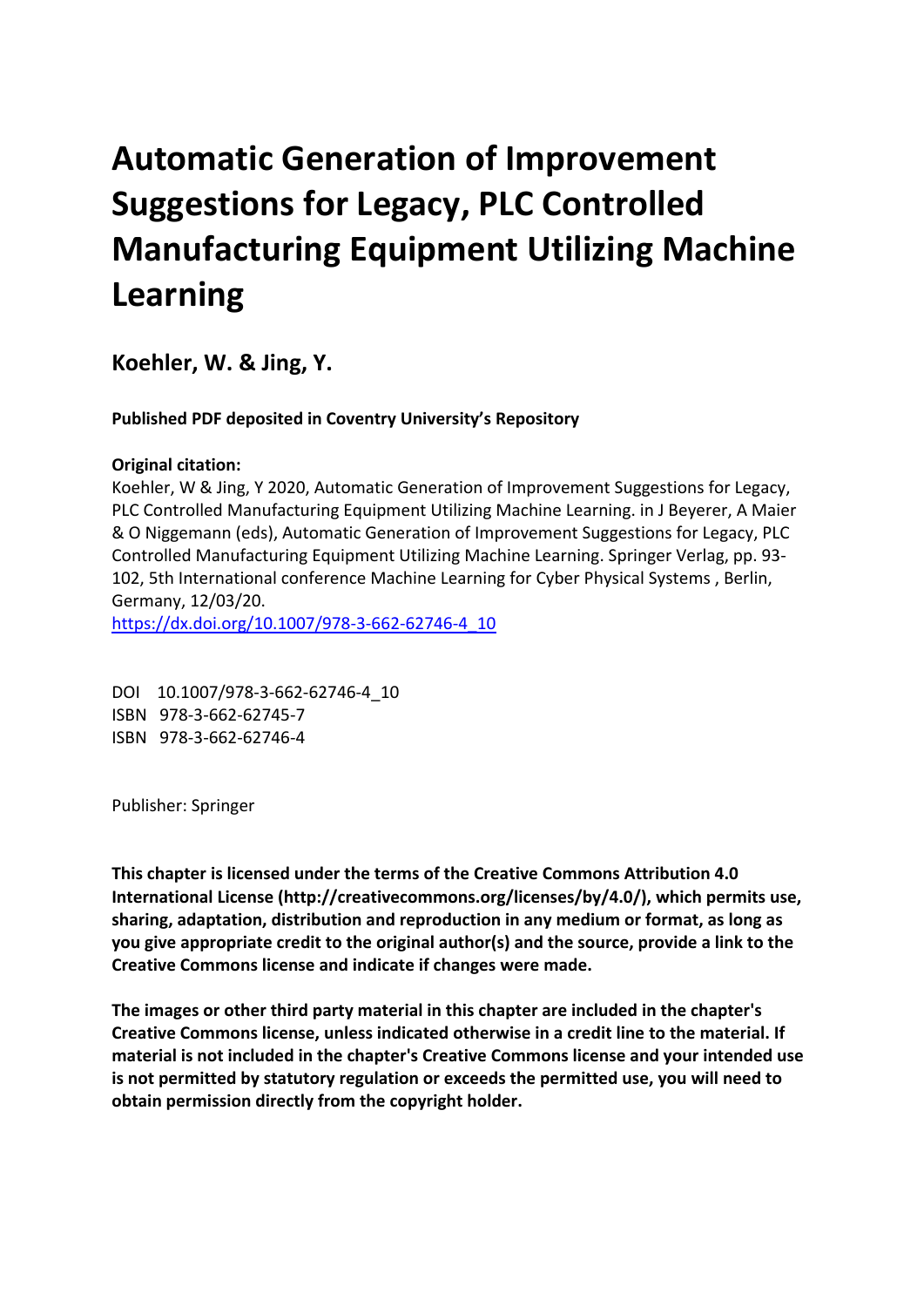

# **Automatic Generation of Improvement Suggestions for Legacy, PLC Controlled Manufacturing Equipment Utilizing Machine Learning**

Wolfgang Koehler <sup>0000–0002–8046–3501</sup> (⊠) and Yanguo Jing <sup>0000–0001–9581–4215</sup>

School of Computing, Electronics and Mathematics, Faculty of Engineering, Environment and Computing, Coventry University Priory Street, Coventry, UK, CV1 5FB koehlerw@coventry.ac.uk

**Abstract.** The manufacturing industry and, for this research, the automotive manufacturing industry specifically, is always on the lookout for opportunities to improve production throughput with a minimum of investment. Identifying these opportunities often requires the observation of the current production process by experts. This paper is the continuation of the previous work 'Automated, Nomenclature Based Data Point Selection for Industrial Event Log Generation'. One of its aims is to provide strategies that can be used to pre-process an in-depth, slightly flawed industrial equipment log to allow for further analysis. The pre-processing is achieved by identifying the flaws, removing the non-value added events and a heuristic methodology to cluster the log into individual sequences. Expert knowledge then is encoded into engineering features to extend the log matrix and prepare it for machine learning model generation for identification of the complete cases. To derive value from the available data, the sequences are plotted into Gantt charts, and eight hypotheses are introduced that allow for automated annotations within this chart to highlight potential areas of improvement. Application of the framework to real life logs, obtained from stations considered bottlenecks within the evaluated automotive body shop, lead to the discovery of improvement potential between two and twelve seconds per cycle.

**Keywords:** Industrial Logs · Process Mining · Case Clustering

#### **Introduction 1**

This research aims to devise an automated framework that will, provided with the code of the programmable logic controller (PLC), monitor the desired production equipment and generate a Gantt chart of its actual sequence while highlighting areas of improvement. The proposed framework has been structured into three distinct approaches.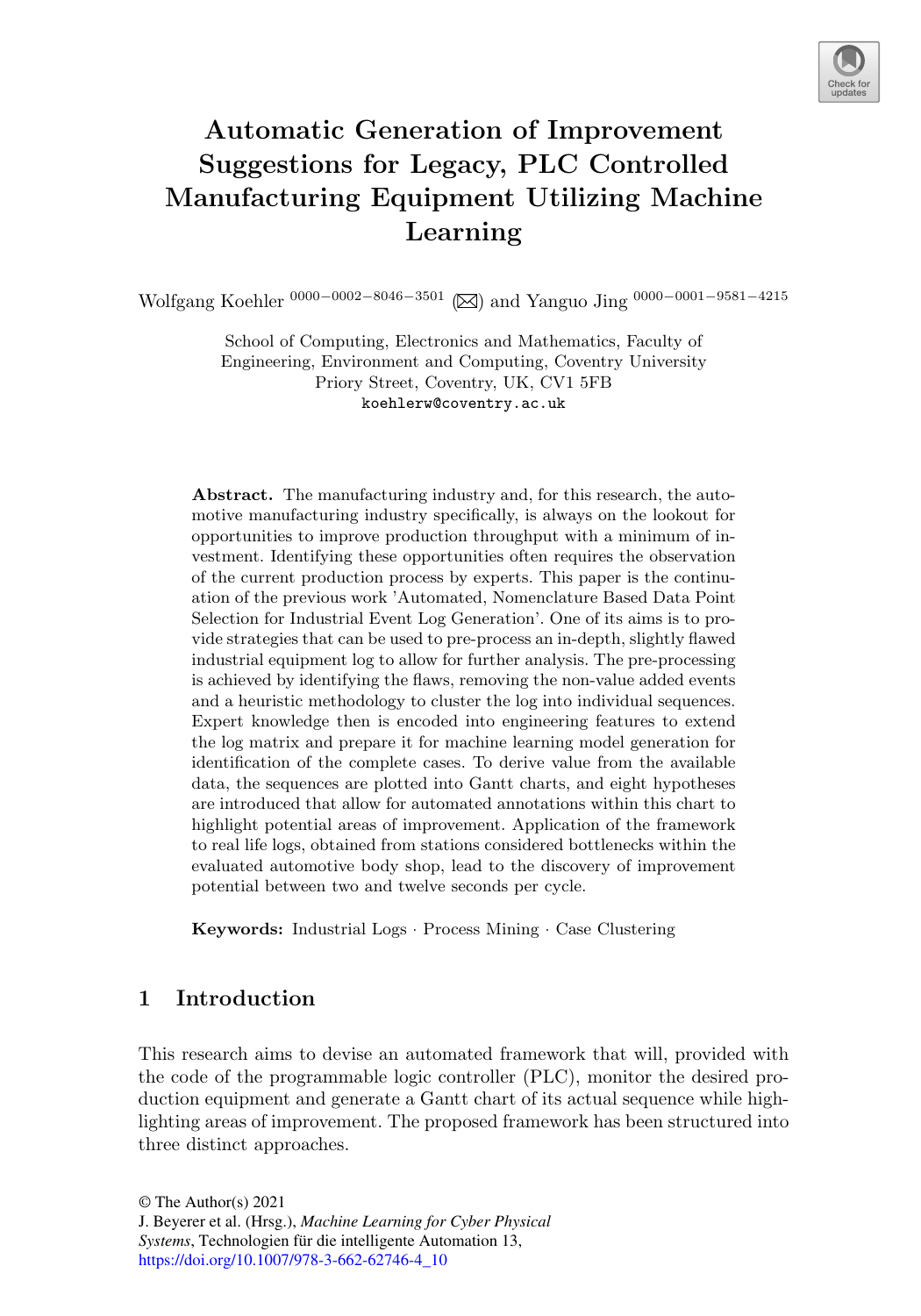The first function required is automated, nomenclature based data point selection and equipment log generation, as described in detail in the authors' previous publication [1]. Here the goal is the collection of start and end timestamps for all motions within a production cell. The relevant tags to be monitored are, based on their nomenclature, extracted from the PLC program and stored within a SQL database. The monitoring is done with a centralized workstation utilizing an Open Platform Communication (OPC) server. The necessary OPC groups and items are automatically generated. Changes within the status of the PLC tags will trigger an event which logs those changes in the database. In order to evaluate the quality of the obtained data, a quality matrix was devised and applied. The evaluation showed that the records' completeness was above 96% for real-life equipment data.

The second step is machine learning based pre-processing. The obstacle to overcome is clustering the event log data into cases as the raw data do not contain a reliable case identifier. Case clustering was achieved with the part present status within the station and a heuristic approach that allows for the identification of case-related setup, load/unload and reset events. Next, five hypotheses were formulated to create additional features for the data set based on expert knowledge. After tagging the trace classes manually, six different machine learning algorithms were applied with cross-validation. More details can be found in paragraph 3.1.

In chapter 3.2, an expert knowledge-based, heuristic generation of improvement suggestions is introduced. The eight hypotheses postulated were implemented using Python and applied to event logs of four real-life framing re-spot stations. A sequence chart for every style, based on the pre-processed event log was plotted. The issues found were automatically annotated within the same chart, and the findings for the four stations summed up.

#### **2 Related Works**

Plant floor systems, as described by Lee [2], were the first step towards the autonomous observation of manufacturing processes. They are logging critical parameters of the process which are used to create KPI (key points of interest) charts and to highlight potential bottlenecks. Next cyber-physical systems started to emerge. Their goal, to create a digital clone of the real-life production equipment, which can be used to create simulations and derive predictions, was also documented by Lee [3]. Jaber et al. [4] showed that predictions regarding required maintenance could also be obtained by applying machine learning techniques to vibration sensor data. The results could help to move the time of preventive maintenance closer to the predicted time of failure thus realising additional savings. Banerjee et al. [5] propose a similar approach. Instead of using vibration sensors, which normally are not an integral part of manufacturing equipment, they are utilising the already available sensors for fault detection.

Processes can not only be found in manufacturing but also for business transactions. Van der Aalst [6] started at the beginning of this century the develop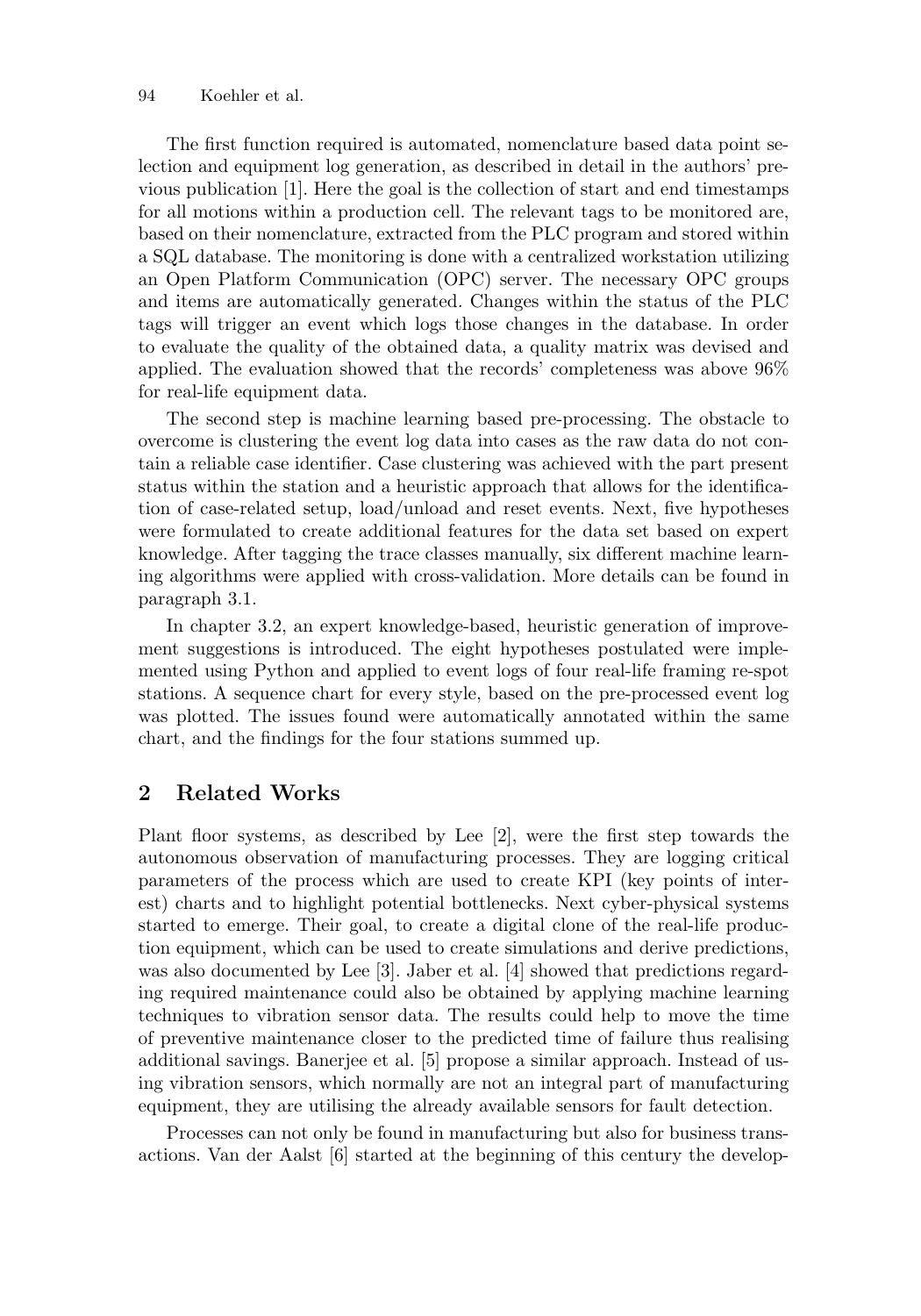ment of the research field of Process Mining. The aim is to discover the underlying process model of such business transactions based on logged transaction data. Hu et al. [7] realised that the proposed algorithms might also be beneficial for the discovery of process models within 'flexible manufacturing systems'. They proclaim that the derived model not only allows for validation of the actual process against the design intent but also can be used for further process improvements. These improvements were mainly focused upon the resources available. The literature review did not reveal any additional attempts to apply Process Mining algorithms to industrial equipment logs until 2014 when Son et al. [8] presented their research into discovering process models for the product flow from the first step of manufacturing to final shipment. Due to a lag of detailed data, these models, however, cannot be used to enhance the performance of the individual machines involved. Yahya's research [9] was also focused on the path of the product through manufacturing. He noted that the granularity needs to be chosen and the process model customised to the analysis' goal. Yang et al. [10] propose the enhancement of such high-level production data with the help of unstructured data like emails. Although the technical approach is presented in detail, it remains unclear what added benefits such approach yields.

Farooqui et al. [11] realised that the implementation of additional code within industrial robot programs allow them to record more details relating to their work sequence. They are proposing to apply Process Mining algorithms to the resulting log to discover a matching process model which is helpful for maintenance work and also supports decision making. Brzychczy et al. [12] also see the benefits of utilising low-level machine data for their research. They indicate that one of the significant hurdles to overcome is the grouping of activities into cases. According to their work, this is best achieved through knowledge-based identification of the beginning and the end of a case. Nowaczyk et al. [13] are tapping into the 'wisdom of the crowd' by evaluating groups of peers. Deviates one of the observed systems from the behaviour of the remaining, similar systems, it can be concluded that maintenance is required.

#### **3 Hypothesis**

## **3.1 Log Pre-Processing**

As shown in figure 1, a machine sequence can be split up into five distinct sections. A part being present in the machine is a signal common to all manufacturing equipment. Therefore the load event must be the event just before the part is present. Analog the unloading activity is observed while the part no longer is present in the machine. In cases where a machine manufactures multiple different parts, a setup, just prior to the load, might be required. If the same events always happen before a load event for a given part type, then it can be reasoned that those activities must be setup related. Finally, some machines require some additional motions so that the part can be unloaded. In figure 1 this is shown as pin 1 returning. This event has to be reset before the next part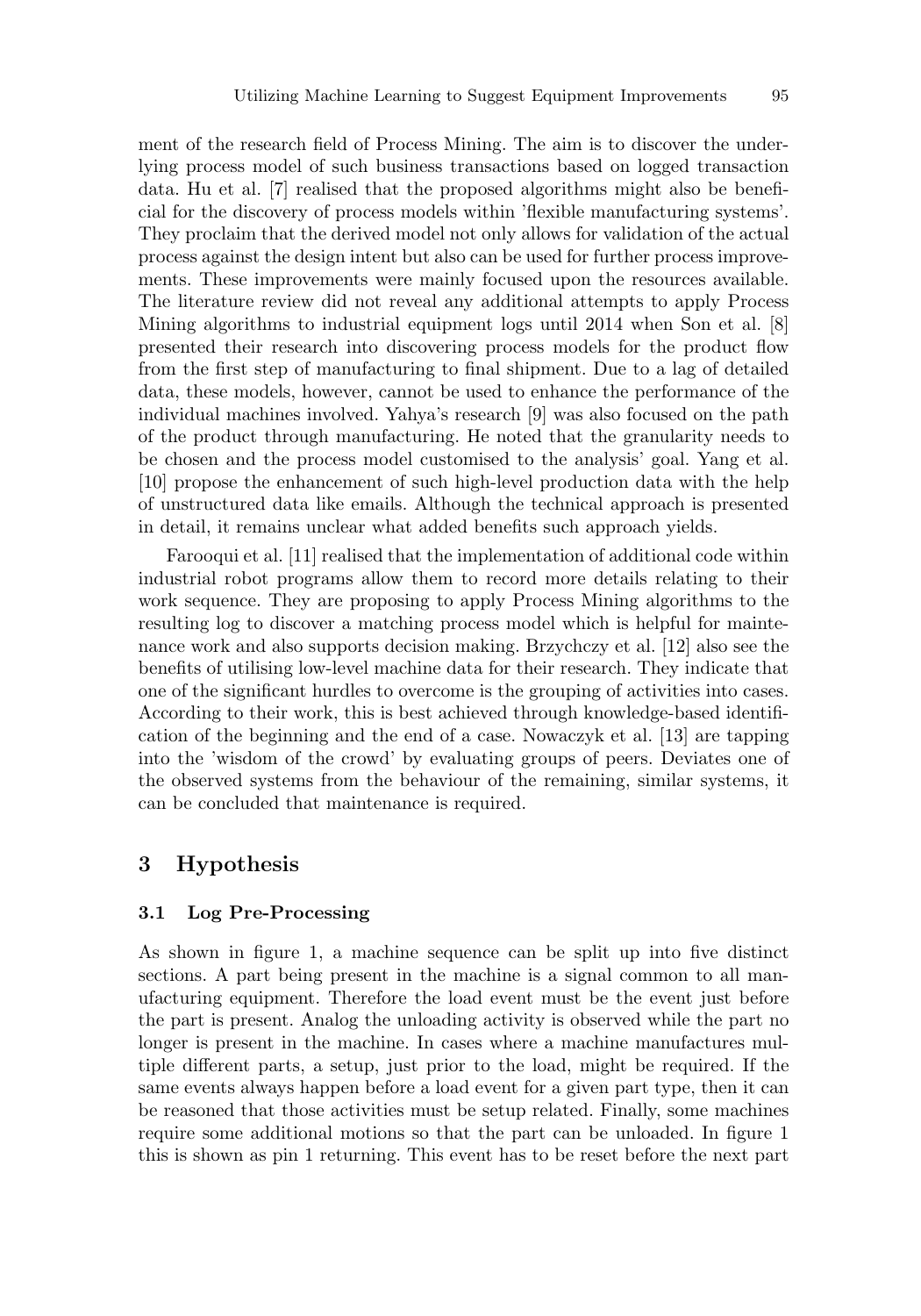is loaded. Therefore a reset event is present if the same activity can be found after each unload event. Identifying the five sections described above allows for case identification within the equipment log.

Several hypotheses were devised that allow conclusions regarding the completeness of a case within an event log for automated production equipment. Within every cycle, there must be a load and an unload event. If a part is just passing through a station, it is even possible that those two activities are the only activities. Most non-robotic activities within the sequence have opposing motions. A typical example in figure 1 would be the closing and opening of clamp C01. If one of those two actions is missing, that could be an indicator for the logs incompleteness. Although robotic events do not have opposing motions, it is expected that a process follows the robots initiation and vice versa. Since log completeness is expected to be at a high level, it can be assumed that the most occurring trace class is complete. These knowledge-based rules can be used to annotate the log, and after manually tagging example logs, a machine learning model can be created which allows for the classification of the remaining cases.

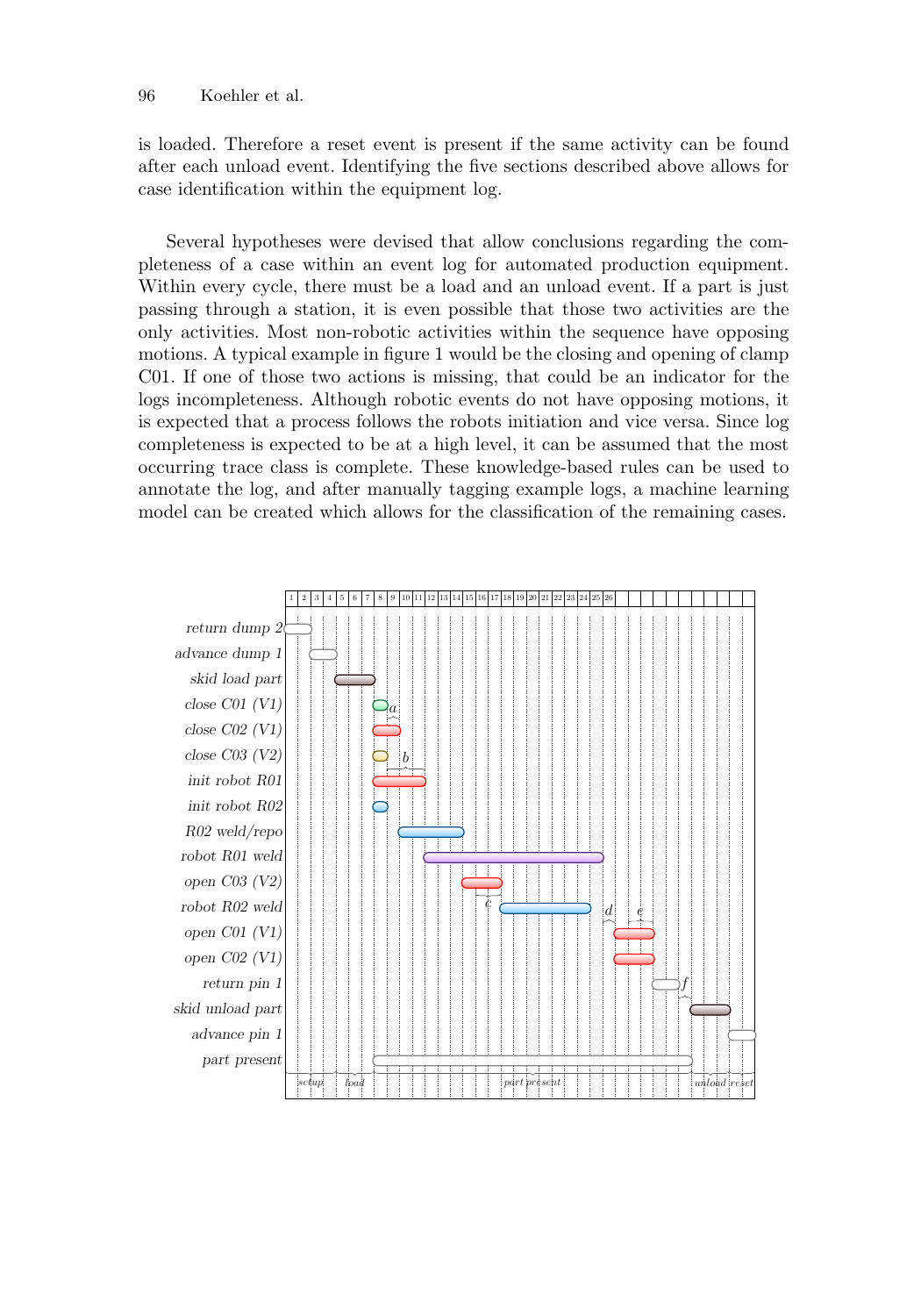### **3.2 Automated Improvement Potential Detection**

**Excessive manual cycles:** During production, the equipment typically is in automatic mode unless a problem occurs that requires manual intervention. The machines within an automotive body shop often are specified to provide an uptime of  $80+\%$ . If excessive manual cycles are recorded daily, it can be concluded that there is a systematical problem which needs to be addressed.

**Identical units:** Several pneumatic cylinders are often connected to a single solenoid. The grouped cylinders typically have the same bore and stroke and therefore should require the same time to advance and return. Setup can impact the synchronous movement of the units. This fact can be found in the event log. An example is shown in figure 1 where cylinders C01 and C02 are attached to the same valve, but their closing time is different. This improvement potential is marked in red and labelled with (a). With  $\Delta \tau_{Se}$  being the duration of a station event,  $\Delta\tau_{Se'}$  being the duration of an equivalent event triggered by the same solenoid and  $\lambda \tau (Se_{ref})$  the mean duration of an identical reference event, setup problems are present if

$$
\Delta \tau_{Se} \neq \Delta \tau_{Se'} \ \lor \ \Delta \tau_{Se} \neq \lambda \tau (Se_{ref}) \tag{1}
$$

**Opposing motions:** If a motion in one direction takes longer than into the opposing direction, a setup problem is present as well. A nomenclature based algorithm can identify which activities are opposing motions. The open events for C01 and C02 in figure 1 take longer than their corresponding closing events. Therefore the potential improvement is labelled with (e). Let  $\Delta \tau_{Se}$  be the duration of station event Se and  $\Delta \tau_{\overline{S_{e}}}$  the duration of the events opposing motion then the setup is correct if:

$$
\Delta \tau_{Se} = \Delta \tau_{\overline{Se}} \tag{2}
$$

**Double triggers:** If there are programming errors, an equipment motion may be started, interrupted and restarted again. Such behaviour causes increased cycle time and is responsible for excessive mechanical wear. In the log, this can be identified by an event which has a start timestamp but no complete timestamp followed shortly after by another event for the same activity that has both timestamps. Since events can happen twice within a case, the detection algorithm has to consider that the opposing motion did not happen in between. If the start timestamp of a station event Se is defined as  $\tau_s(Se_n)$ , the complete event as  $\tau_c(se_n)$  and the opposing motion of that event as  $\overline{Se_n}$  then a double trigger is present if

$$
\tau_s(Se_n) \neq \varnothing \ \land \ \tau_c(Se_n) = \varnothing \tag{3}
$$

is followed by an identical event with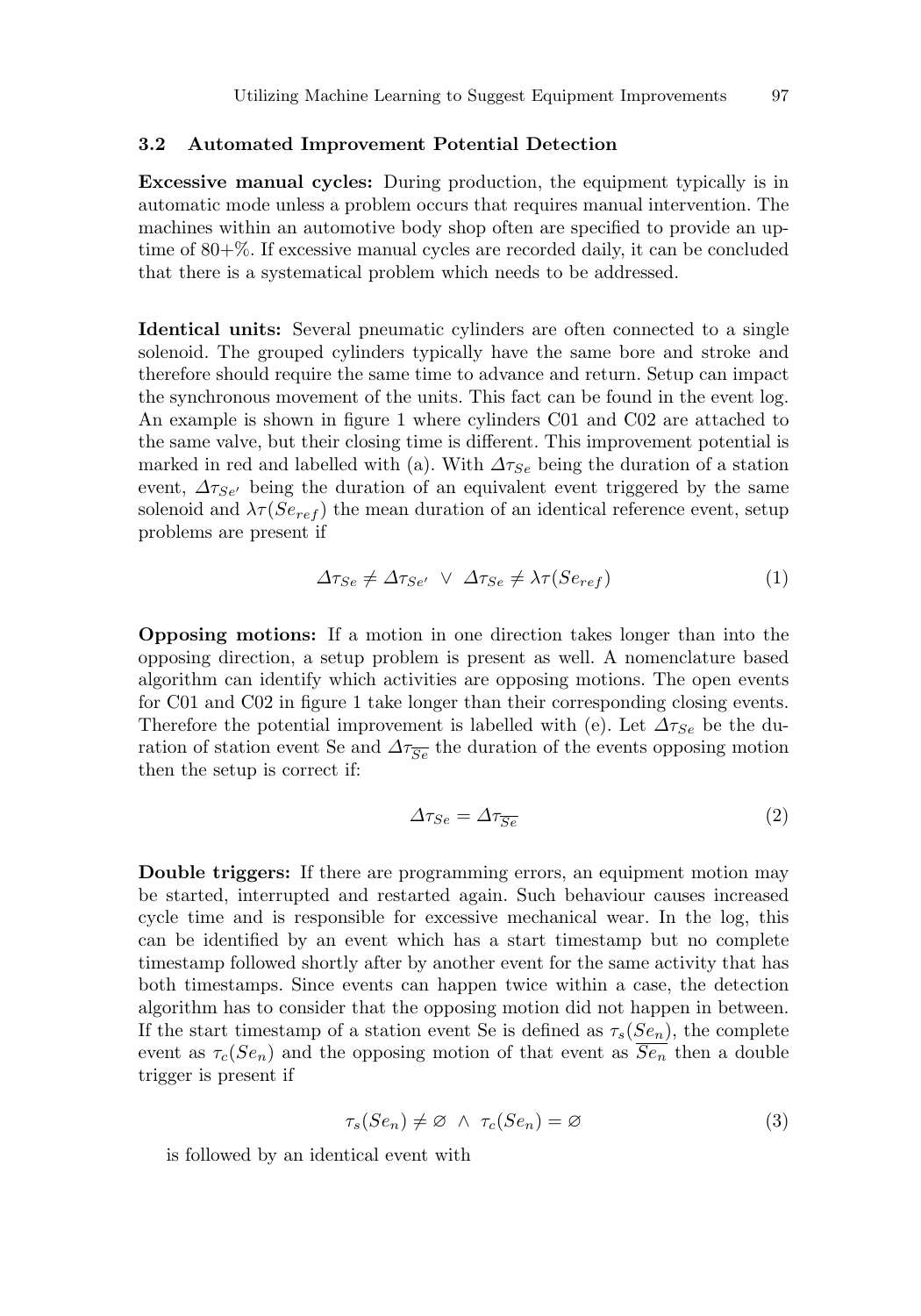$$
\tau_s(Se_{n+x}) \neq \varnothing \ \land \ \tau_c(Se_{n+x}) \neq \varnothing \tag{4}
$$

as long as

$$
Se_{n+1}\dots Se_{n+(x-1)} \neq \overline{Se_n} \tag{5}
$$

**Bouncing motions:** The term 'bouncing motion' was coined for a motion that reaches its end position but, due to the mechanical setup, bounces back so that it needs to be triggered once again to arrive at the stop position. In the event log, this can be identified by an event with start and complete timestamps followed shortly after by again the same event with start and complete timestamps without the opposing motion being recorded in between. Double triggers and bouncing motions manifest themselves in figure 1 similar to the opposing motion hypothesis mentioned previously (figure 1 (c)). However, the underlying data allow the discovery of the actual root cause. Based on above definitions a bouncing motion can be detected if

$$
\tau_s(Se_n) \neq \varnothing \ \land \ \tau_c(Se_n) \neq \varnothing \tag{6}
$$

is followed by an identical event with

$$
\tau_s(Se_{n+x}) \neq \varnothing \ \land \ \tau_c(Se_{n+x}) \neq \varnothing \tag{7}
$$

as long as

$$
Se_{n+1}\dots Se_{n+(x-1)} \neq \overline{Se_n} \tag{8}
$$

**Gaps:** In the automotive body shop domain, there should be no period within a sequence, where there is no motion occurring. Considering that for this experiment, a variance of  $\sim 100$ ms within the timestamps was found, it can be concluded that any gap >200ms marks an area of possible improvement. Gaps can be caused either by programming errors or by external circumstances which are not recorded. A typical example of a gap is marked with the letter (d) within figure 1. Gaps can be detected by splitting up the timeline t of a case into bins. Then the number of events that fall within one such bin are counted and represented by  $\xi_t$ . Based on these definitions, a gap is present if

$$
\sum_{t=x}^{x+200ms} \xi_t = 0 \tag{9}
$$

with x being any value between the start timestamp  $\tau_s(Se_i)$  of the incoming event  $Se_i$  and the start timestamp  $\tau_s(Se_o)$  of the outgoing event  $Se_o$  of a case.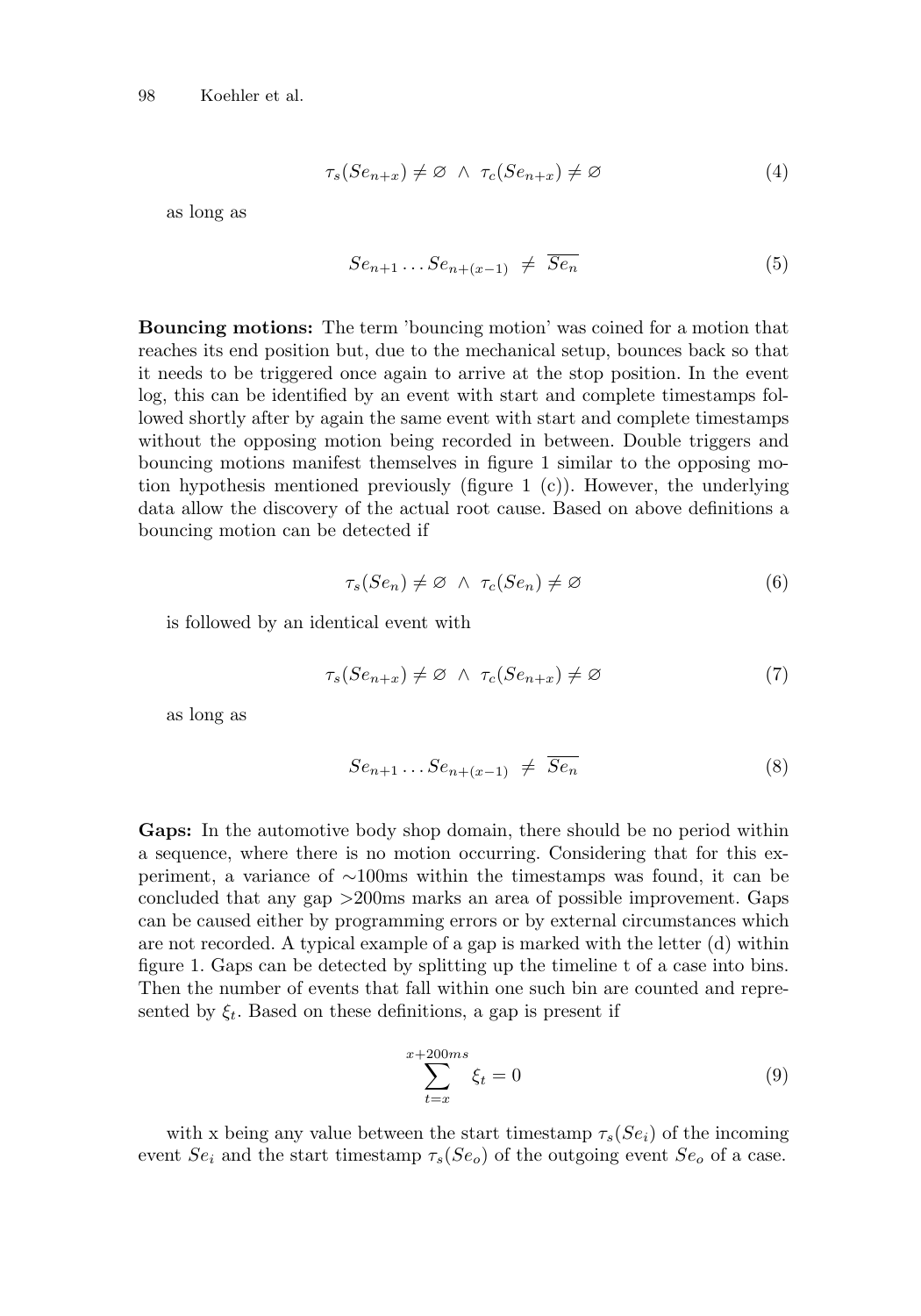**Station blocked:** A particular case of the above described external circumstances, is the station being blocked. A blockage is caused by the next station not being ready to receive the completed part. In that case, the event data will show a gap before the unload event. A blocked condition has been highlighted within figure 1 with the letter (f). Let  $\Delta \tau_n (Se_{\alpha})$  be the distance from the outgoing station even  $Se<sub>o</sub>$  to the second last event then a blocked condition exists if

$$
\Delta \tau_p (Se_o) > 0 \tag{10}
$$

**Special Event - Robot Initiation:** The duration of the robot initiation process was found to be varying substantially. During this timeframe, the robot receives its program number and a start signal which triggers it to move to a pounce position. Typically this routine takes a maximum of two seconds what leads to the assumption that a robot initiation lasting more than two seconds is suspicious. Such a situation is shown in figure 1 with the letter (b). With  $\Delta \tau_{Rinit}$ being the duration of a robot initiation event a reason for suspicion is present if

$$
\Delta \tau_{Rinit} > 2sec. \tag{11}
$$

#### **4 Evaluation**

# **4.1 Log Pre-Processing**

To prepare the log for further processing the activities stemming from a double trigger or bouncing motion event, as described in chapter 3.2 were combined by merging the start timestamp of the first with the end timestamp of the second record. Next, the first activities, along with other, incomplete log items were removed. Python algorithms were developed to identify the five sections defining a case.

The five hypotheses introduced in section 3.1 created the basis for Python algorithms that can add engineering features to an industrial log. For 'load/unload present', 'station in bypass' and 'robot initiate & process present' a binary value of 0 or 1 was chosen. For the remaining features 'most occurring' and 'opposing motions present' a percentage, expressed as value between 0 and 1, was used. Manual tagging was performed for 500 random cases within the log available. Various machine learning algorithms, included in the Python scikit-learn package [14], were applied with cross-validation to the resulting matrix. Table 1 shows that a simple decision tree classifier, after tuning the hyperparameters, already achieves a 99% accuracy with  $+/-1\%$  deviation. The associated confusion matrix, shown in figure 2, also exhibits no false positives.

## **4.2 Automated Improvement Potential Detection**

For evaluation purposes, reasoning based algorithms for all of the above hypotheses (chapter 3.2) were implemented using Python and applied to event logs of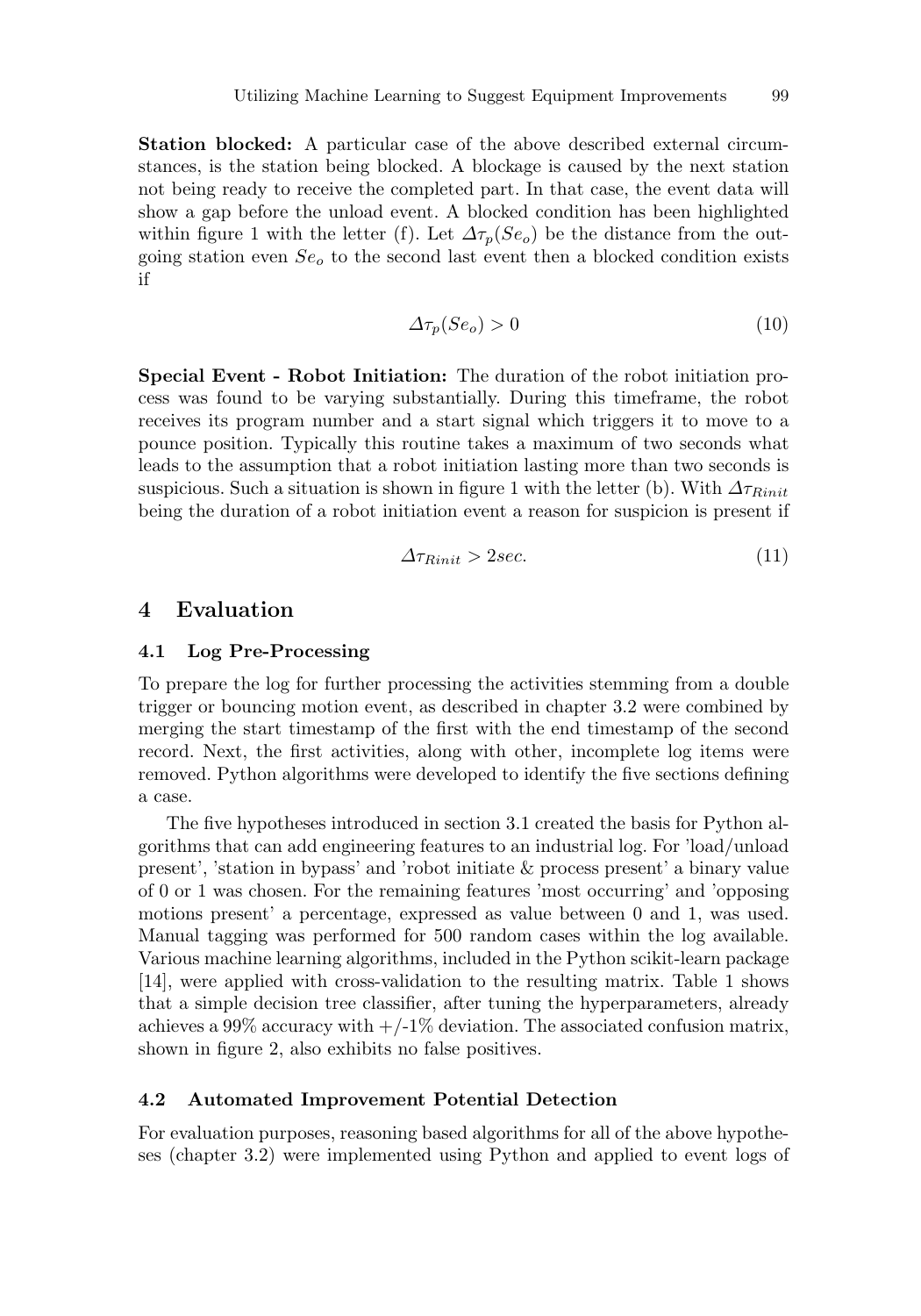|                                 | accuracy<br>without hyper<br>parameter<br>tuning | accuracy with<br>hyper param-<br>eter tuning |
|---------------------------------|--------------------------------------------------|----------------------------------------------|
| gradient boosting<br>classifier | $94\% + (-8\%$                                   | $99\% + (-1\%$                               |
| random forest<br>classifier     | $93\% + (-8\%$                                   | $99\% + (-1\%$                               |
| decision tree                   | $93\% + (-8\%$                                   | $99\% +/- 1\%$                               |
| gaussian naive bayes            | $87\% + (-5\%$                                   | $87\% + (-5\%$                               |
| support vector<br>classifier    | $91\% + (-8\%$                                   | $95\% +/- 3\%$                               |
| logistic regression             | $91\% + (-12\%$                                  | $95\% + (-2\%$                               |
| k-nearest neighbors             | $90\% + (-7\%$                                   | $99\% + (-2\%$                               |

**Table 1.** Accuracy Of Classifier Models



four real-life framing re-spot stations. The issues automatically discovered for the four stations are summed up in the table 2.

|                                                |                    | station $1$ station $2$ station $3$ station $4$ |                    |                    |
|------------------------------------------------|--------------------|-------------------------------------------------|--------------------|--------------------|
| number of cycles recorded                      | 1157               | 1181                                            | 1185               | 1184               |
| excessive manual cycles                        | ${}< 0.5\%$        | ${}< 0.5\%$                                     | $< 0.5\%$          | ${}< 0.5\%$        |
| time differences for identical units           | $0$ sec.           | $0.2 \text{ sec.}$                              | $0.2 \text{ sec.}$ | $0$ sec.           |
| time differences for opposing motions          | 1 sec.             | $2.3$ sec.                                      | $1.2$ sec.         | $1.9 \text{ sec.}$ |
| double triggers events $(\# \text{ of times})$ | 7(88)              | 13(1033)                                        | 9(203)             | (2045)<br>11       |
| bouncing motions events ( $\#$ of times)       | 0                  | 2(104)                                          | $\theta$           | 0                  |
| gaps                                           | $0.8 \text{ sec.}$ | $6.4 \text{ sec.}$                              | $10.7$ sec.        | $0.4 \text{ sec.}$ |
| station blocked                                | $0.3 \text{ sec.}$ | $5.5 \text{ sec.}$                              | $0.4 \text{ sec.}$ | $0.2$ sec.         |
| difference typical to fastest variant          | $0 \text{ sec.}$   | $0$ sec.                                        | $0$ sec.           | $10 \text{ sec.}$  |

**Table 2.** Evaluation Results For Four Body Shop Re-spot Stations

#### **5 Conclusion And Future Works**

In a typical automotive body shop, one can almost always find a few stations which do not meet their expected throughput. This shortcoming might be due to long cycle times or increased maintenance activities. These stations are holding back the output of the body shop and therefore are termed 'bottlenecks'. Removing those few bottlenecks can increase the output of the body shop as a whole.

In this paper, hypotheses were formulated that allow for the automated generation of equipment logs and the subsequent discovery of hidden manufacturing potential. As proof, the prepositions were encoded and applied to real life equipment logs taken from bottleneck stations within an automotive body shop. The insight gained was automatically marked within Gantt charts. The results presented show that there is, for the evaluated stations, an improvement potential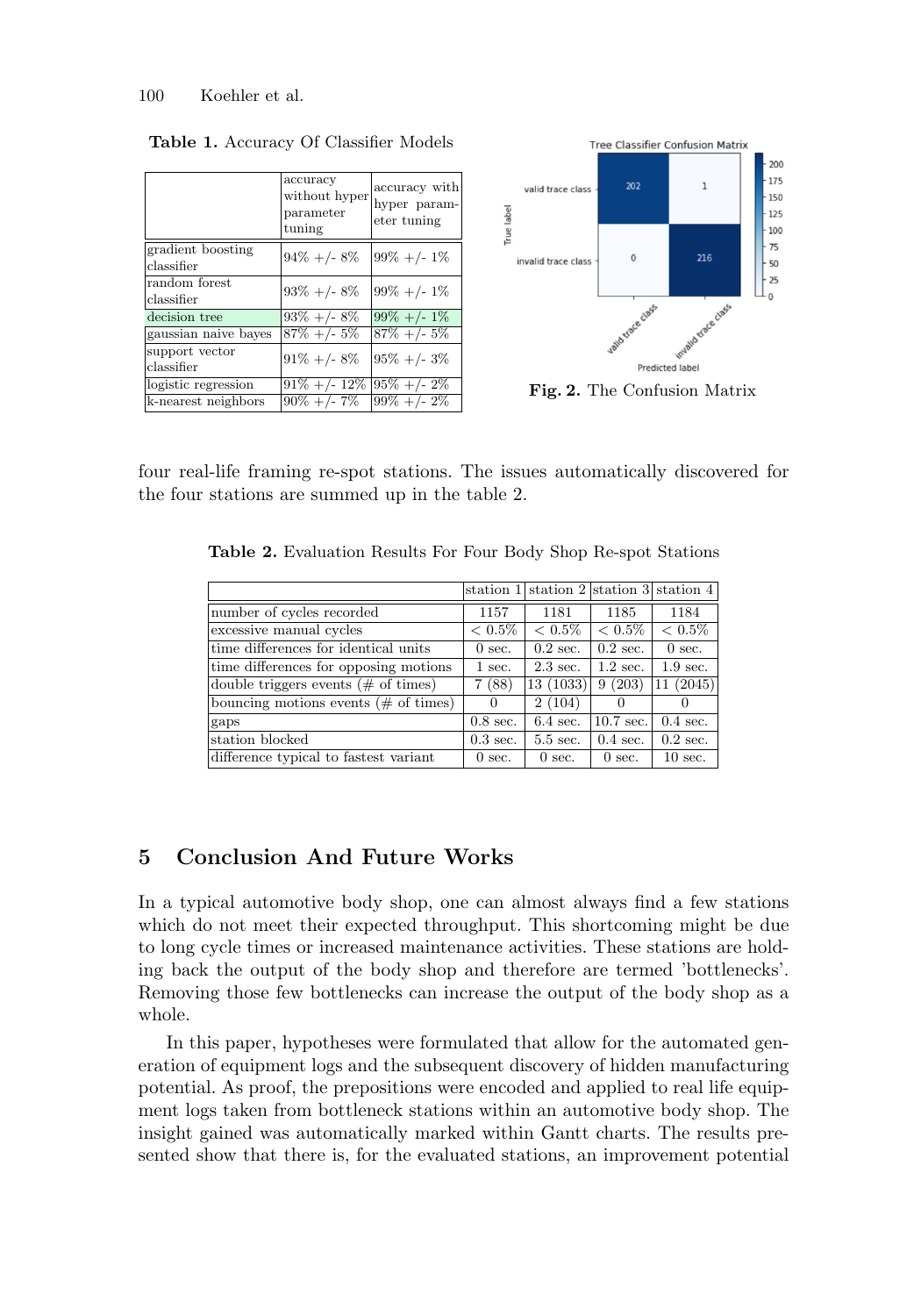ranging from 2.1 seconds to 12.5 seconds. These findings lead to the conclusion that the analysis effort is worthwhile, even if it is assumed, that the current production process is well understood.

It is believed that more discoveries are possible. Therefore research will continue to focus on potential information gain based on more elaborate Process Mining techniques initially developed for business process analysis.

# **References**

- 1. Koehler, W., Jing Y.: Automated, Nomenclature Based Data Point Selection for Industrial Event Log Generation. International Conference on Intelligent Data Engineering and Automated Learning, 31–40 (2018)
- 2. Lee, J.: E-manufacturing—fundamental, tools, and transformation. Robotics and Computer-Integrated Manufacturing. 501-507 (2003)
- 3. Lee, J., Bagheri, B., Jin, C.: Introduction to cyber manufacturing. Manufacturing Letters, 8. 11-15 (2016)
- 4. Jaber, A.A., Bicker, R.: The state of the art in research into the condition monitoring of industrial machinery. Int. J. of Current Engineering and Technology. 1986-2001 (2014)
- 5. Banerjee, T.P., Das, S.: Multi-sensor data fusion using support vector machine for motor fault detection. Information Sciences. 96-107 (2012)
- 6. Van der Aalst, W.M.: Process Mining: data science in action. Springer Berlin Heidelberg. (2016)
- 7. Hu, H., Li, Z. and Wang, A.: Mining of flexible manufacturing system using work event logs and petri nets. In International Conference on Advanced Data Mining and Applications 380-387 (2006)
- 8. Son, S., Yahya, B., Song, M., Choi, S., Hyeon, J., Lee, B., Jang, Y. and Sung, N.: Process Mining for manufacturing process analysis: a case study. In Proceeding of 2nd Asia Pacific Conference on Business Process Management (2014)
- 9. Yahya, B.N.: The development of manufacturing process analysis: lesson learned from Process Mining. Jurnal Teknik Industri 95-106 (2014)
- 10. Yang, H., Park, M., Cho, M., Song, M. and Kim, S.: A system architecture for manufacturing process analysis based on big data and Process Mining techniques. In 2014 IEEE International Conference on Big Data 1024-1029 (2014)
- 11. Farooqui, A., Bengtsson, K., Falkman, P. and Fabian, M.: From factory floor to process models: A data gathering approach to generate, transform, and visualize manufacturing processes. CIRP Journal of Manufacturing Science and Technology (2018).
- 12. Brzychczy, E. and Trzcionkowska, A.: Creation of an Event Log from a Low-Level Machinery Monitoring System for Process Mining Purposes. In International Conference on Intelligent Data Engineering and Automated Learning 54-63 (2018)
- 13. Nowaczyk, S., Sant'Anna, A., Calikus, E. and Fan, Y.: Monitoring Equipment Operation Through Model and Event Discovery. In International Conference on Intelligent Data Engineering and Automated Learning 41-53 (2018)
- 14. Pedregosa, F., Varoquaux, G., Gramfort, A., Michel, V., Thirion, B., Grisel, O., Blondel, M., Prettenhofer, P., Weiss, R., Dubourg, V. and Vanderplas, J.: Scikitlearn: Machine learning in Python. Journal of machine learning research 2825-2830 (2011)